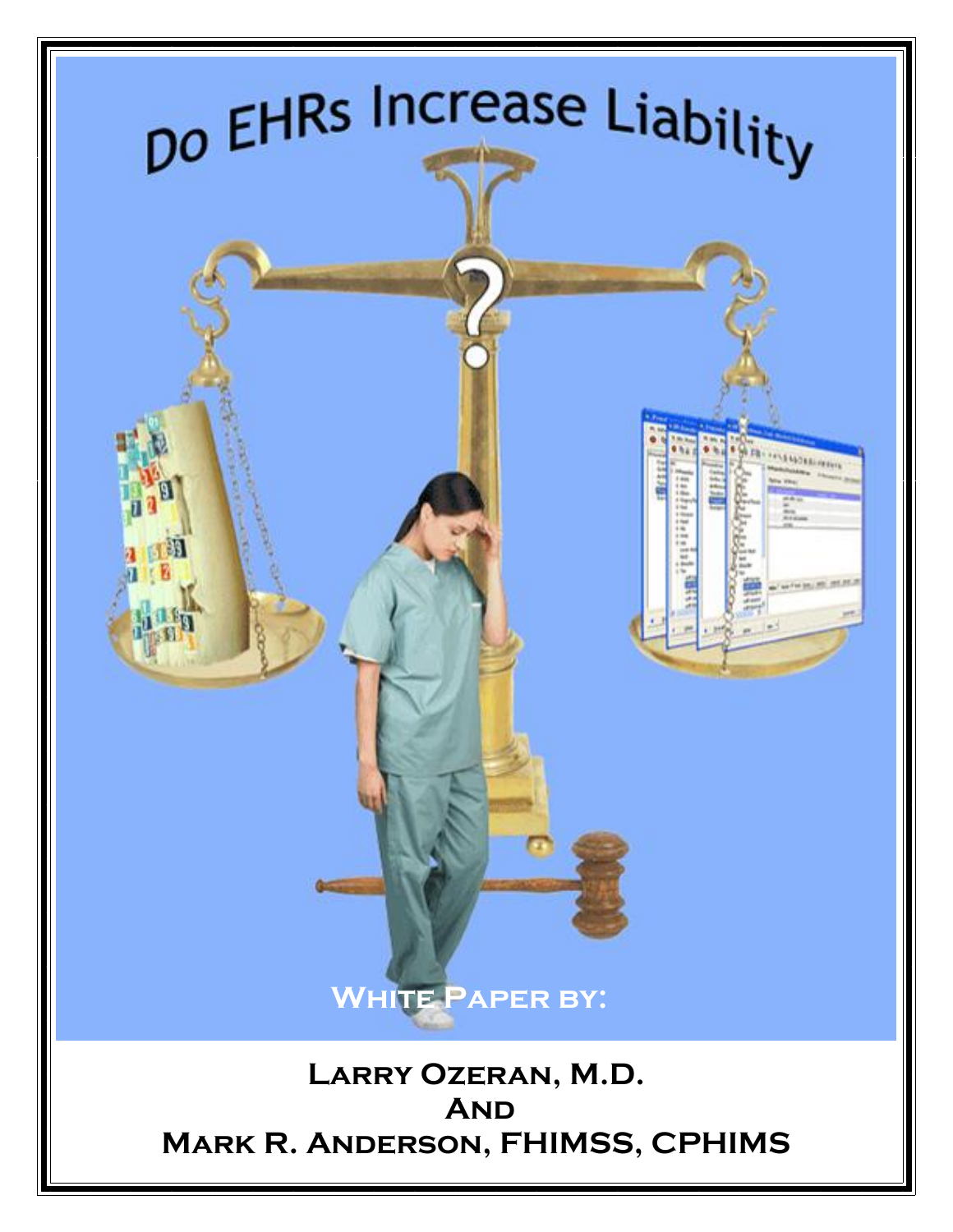### **Executive Summary**

In the past 18 months, there has been an uptick in the number of malpractice claims filed against providers that are using established Electronic Health Record (EHR) products. In fact, the problem has led a few Medical Liability Carriers to consider **raising** the cost of medical malpractice insurance for physicians using an EHR. Just a few years ago, these same Medical Liability Carriers were offering physicians a discount for implementing an EHR. So why have EHR products transformed from being the beloved darlings of Medical Liability Carriers to scary stepchildren?



This white paper explores some of the leading factors. Let's begin to explore this issue by looking back at the history of EHR products.

President George Bush announced to the world in 2004 that Health Information Technology (HIT) had become a national priority. After much applause and interest, little was done to promote this priority until the 2009 ARRA "stimulus" legislation provided up to \$36 billion for HIT. With the sudden influx of potentially billions of dollars, short time tables, and an insufficient work force for the task, many individuals with limited expertise have entered the industry. The lackluster economy has increased the individual motivation to "follow the money".

HIT implementations have suffered high levels of failure. As many as 70% of implementations will suffer a significant cost overrun, a major delay, a failure to achieve a significant goal or objective, or an abandonment of the entire project. In this post-incentive environment with constrained timelines, the number of HIT projects expected to fail is very large. Regrettably, it is likely that patients will be harmed in the process. The likelihood of legal action in many venues and on an unprecedented scale is comparably likely. This paper describes several legal risks, suggests the expertise that will be required to mitigate those risks, and proposes methods to support at-risk organizations.

As more providers adopt new EHR technology, software design flaws will be identified as the systems are tested. Data coding errors, implementation challenges, and operational failures will occur as the systems are utilized. These errors should decrease over the long term as vendors, providers, and medical liability carriers monitor the new systems and develop process improvements, but there will be early challenges that will also serve to develop case law through legal action. Medical liability claims may also increase as patients gain easier access to their



electronic data and discover that their provider may not have followed one or more treatment protocols that are embedded therein. The authors expect that the cost of defending against these claims will increase as more attorneys use electronic legal discovery for both the data *and* the metadata. These factors are likely to drive up the cost of medical liability insurance until:

1) the software vendors effectively resolve numerous medico-legal flaws and limitations in their EHR technology and

2) best practices in selection, implementation and operation become wide spread.

Until these challenges are addressed, medical liability insurance costs are likely to increase even faster than their historical controls in order to compensate the liability carriers for **their** increased professional liability payouts.

This white paper identifies several medico-legal issues posed by EHR adoption that should be considered by those who wish to minimize the risks to vendors, providers and the medical liability industry. The authors encourage each at-risk organization to perform a liability assessment within the next 12 months so that they do not become the losing party in new case law.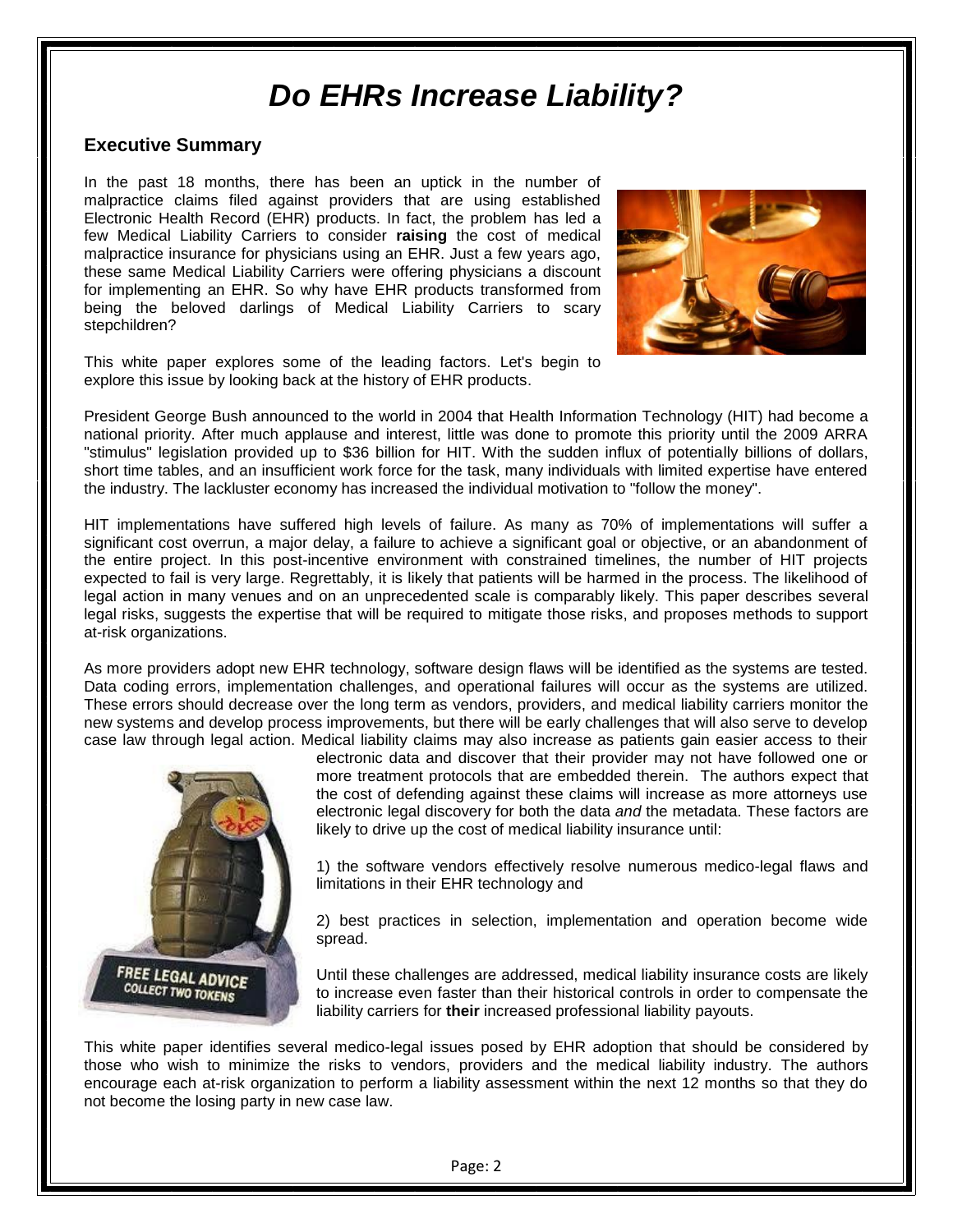### **Introduction**

Health Information Technology (HIT) has a history dating back almost 50 years to its origins in bioinformatics. The earliest HIT pioneers considered how best to encode and store information about patient treatment, but were limited primarily to basic science research projects or managing patients in their own institutions. Only in the last 30 years have there been an increasing number of larger corporate interests, developing products intended to reach a broader industry audience. Despite several decades of development, marketing, and sales, penetration into provider environments, both in hospitals and medical practices, has been limited and fairly stable.

There are many reasons attributed to the challenge of selling a commercially viable HIT solution into healthcare organizations:

- inadequate involvement of end users in development (see NIST usability study<sup>1</sup>)
- high software cost
- high cost infrastructure needed to support HIT
- increased personnel costs during the selection and implementation stages coupled with revenue reduction due to lowered productivity during those stages
- change management challenges coupled with limited education and training of stakeholders
- poor clinician training when trainers are not clinicians



These factors, and many other factors not noted, have limited the broad adoption of HIT in the healthcare industry. Ultimately, technology that benefits organizations is adopted widely when it makes the process that it is replacing **cheaper, faster, better,** or **easier**. Regrettably, few HIT software products have demonstrated more than one of these benefits and none has demonstrated all of them simultaneously. The benefits of Electronic Health Records (EHRs) have frequently been touted, but have not been reliably reproduced in settings different from the original studies. For example, studies in academic medical centers have not yet been reproduced in tiny; resource limited critical access hospitals or small provider offices. It is likely that the resources of each environment have an impact on the ability of the organization to benefit from the potential of the technology. Patient harm induced by technology also has been seen, such as when critical pediatric patients had medication delayed. It is likely as HIT becomes more widespread that more complications will be seen. In this environment, sharing information about problems and challenges would both inform others of their possibility and also the potential solutions, thus improving all implementations and reducing systemic risks.



l

In this environment of change, the 2009 ARRA stimulus legislation included billions of dollars to support the implementation and meaningful use of EHRs. ARRA also offered limited support for integration of patient health data through Health Information Exchange (HIE). This huge potential influx of capital has created an environment of businesses desperate to capture these dollars, regardless of the skills at hand. It has been estimated that the nation needs about 50,000 trained HIT workers, which some of the stimulus money has been dedicated to train. Effective selection and implementation processes to support HIT are not rapid. The timelines required in the ARRA legislation to obtain the stimulus dollars are unreasonably short and are likely to induce errors in the selection and implementation

1 [http://www.nist.gov/itl/hit/upload/LowryNISTIR-](http://www.nist.gov/itl/hit/upload/LowryNISTIR-7742Customized_CIF_Template_for_EHR_Usability_Testing_Publicationl_Version-doc.pdf)7742Customized CIF Template for EHR Usability Testing Publicationl Version-doc.pdf

Page: 3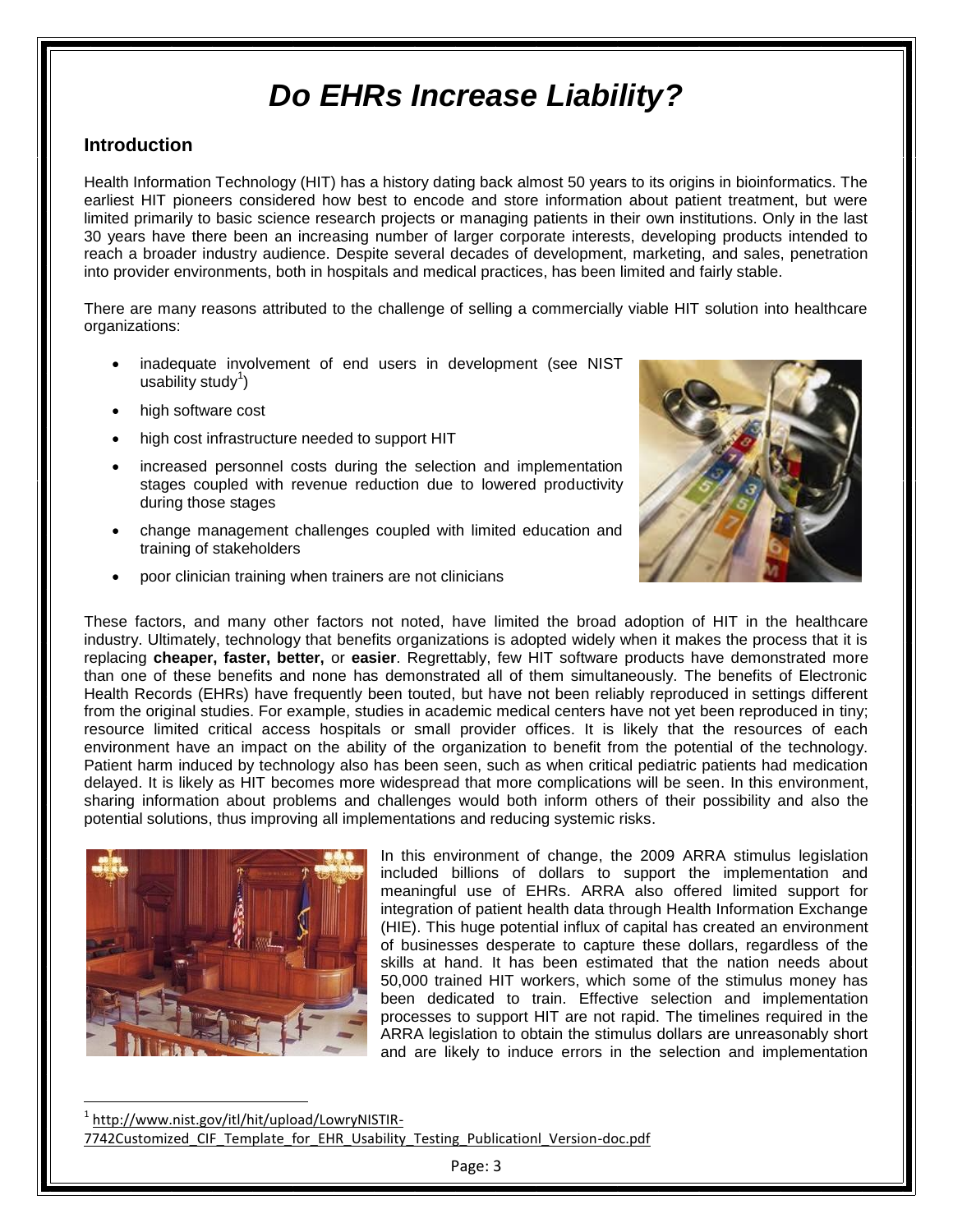process of many healthcare organizations as they look for ways to cut corners to meet the deadlines with the limitation of resources at their disposal, especially as they move to stages 2 and 3 of meaningful use.

The fairly limited adoption of HIT has been due primarily to the limitations of the technology itself. Now there are financial incentives to adopt technology, regardless of its potential negative impacts. In this environment, promoting technology that may not be quite ready, in the face of inadequate personnel, limited funds, and shortened timelines for selection and implementation, it would be surprising if mistakes were not made.

Historically, 70% of HIT implementations fail due to cost overruns (negatively impacting spending in other areas), delays (negatively impacting revenues and use of personnel and other resources), missing critical functionality, or project abandonment. In this current environment, the failure percentage is likely to be higher than usual due to the rush to meet the short timelines.



 $\overline{\phantom{a}}$ 

A secondary impact of this rush is likely to be policies or design decisions that inadequately account for the risks of patient harm. Certainly this will not occur in every institution, but if these failures occur in only 1% of organizations, the negative results could impact thousands of patients every year. Equally concerning is the limited number of healthcare institutions that are openly discussing their risks in a proactive manner so that they can address their limitations in a timely fashion.

As in other situations where inadequate time, money or resources are available to accomplish the task at hand in the safest manner, it is often left to the legal system to sort out who was responsible for the harm that occurred. There will be a need for experts to assist the legal system in teasing out responsibility on the one hand and identifying when best practices were employed on the other hand, even though a bad outcome occurred.

In 2010, a report by [Conning Research and Consulting](http://www.conning.com/conning-research.html)<sup>2</sup> found that the increased adoption of EHRs by hospitals and medical practices may indeed drive up the cost of medical liability insurance, at least in the early EHR adoption phase. The researchers at Conning believed that documentation errors and the EHR software design will drive up medical liability claims and the cost of defending them, thus driving up the cost of medical liability insurance. According to the 2010 report, even though more than 50% of the medical practices had purchased an EHR, 90% of both hospitals and medical practices had not yet implemented EHRs that met federal meaningful use standards.

As more providers migrate to new EHR technology that meets the meaningful use requirements, errors will be made, design flaws will be identified, and operational failures will occur. Over the long term, vendors, providers, and insurers will improve their processes and products. Until then, early challenges will become the basis of new case law through legal action.

Underwriters for medical liability insurance are concerned that software failures and medical coding errors may occur more frequently during the early stages of EHR implementation, which could lead to an increase in medical liability claims. The authors predict that the frequency of such errors will decrease over time.



 $^2$  For more on the increased costs of medical liability insurance to be potentially caused by EHRs, check out "2010: Medical Professional [Liability in a Changing Health Care Environment -](http://www.conning.com/viewpublications-article.aspx?id=5187) The New Story Unfolds," a new report from [Conning,](http://www.conning.com/) and "e-Records Make [Insurers Jittery,](http://healthitupdate.nextgov.com/2010/11/insurers_jittery_over_emr_errors.php)" a recent article on the report fro[m Nextgov.](http://www.nextgov.com/)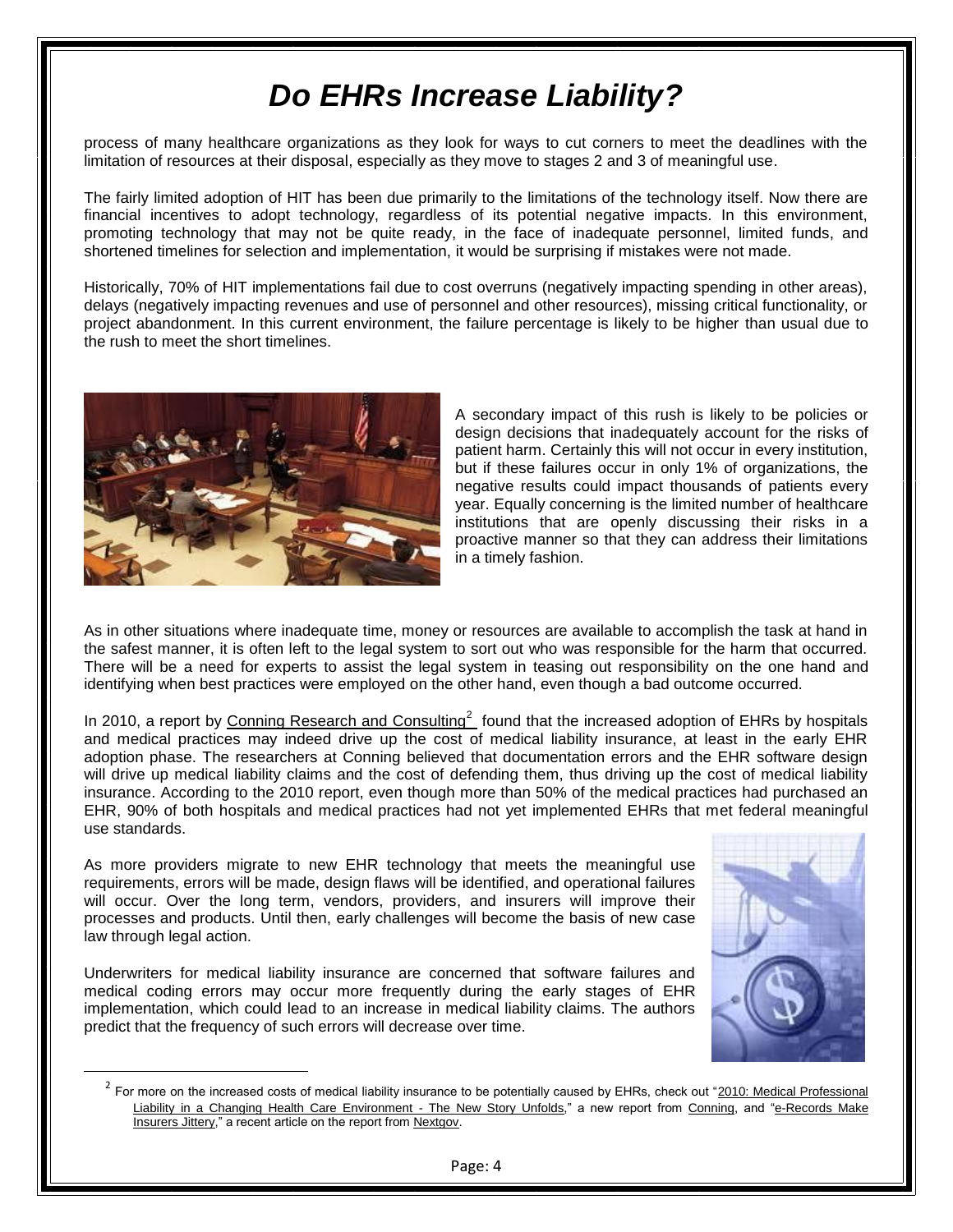### **Analysis**

EHRs offer considerable opportunities to improve outcomes and reduce costs, but they also raise new medicolegal issues that must be considered. As is often the case, technology is advancing more rapidly than our ability to identify and address the medico-legal issues. The result of this uneven progression is that physicians and other stakeholders may be unknowingly exposed to medical liability risk.

Some EHRs may be office-based and accessible by only one physician and their office staff. However, where the EHR is part of a network, the medico-legal risks of the EHR may be broader than for paper. When an EHR is used as the medical record for a large interdisciplinary clinic, the EHR of one physician or clinic may be linked to one or more other physician or clinic EHRs, or a core data set of information from the EHR may be automatically uploaded to an EHR. This is similarly true in a functioning Health Information Exchange (HIE). The privacy risks expand for EHRs relative to paper because they can exist virtually in multiple physical locations simultaneously. Physicians adopting EHRs face several areas of uncertainty that should be addressed by professional medical associations, EHR vendors, IT support staff (internal departments or hired consultants), risk managers, and the medical liability industry:



- Who is responsible for entering, managing, and monitoring the data in the EHR?
- What are the patient's rights and what expectations can they reasonably hold with respect to the privacy of their personal health information in an EHR?
- What are the physician's obligations to obtain patient consent for the use and disclosure of information in the EHR to local and regional HIEs or to other providers? For what purposes?
- Can a physician rely on information in the EHR contributed by other health care providers? What is the consequence of relying (or not relying) on medical information that was provided by another care provider or the patient electronically?
- If information in the EHR is used in patient care and found to be inaccurate, what is the provider's legal liability? How does that change if the information came from another provider, either directly or via HIE? How does the liability change if harm is a consequence versus when no harm occurs?
- If information in the EHR from another provider is presumed to be inaccurate, possibly based upon prior inaccuracies, and is **not** relied upon in treatment, but a harmful outcome occurs, is either provider legally liable?
- What is a provider's liability for not relying on information in a PHR (Personal Health Record)?
- Do patient's rights vary by state?
- What are the medical liability issues arising from these and other questions?

As medical practice moves from traditional paper-based patient records to an electronic version of the record, physicians may also be challenged to meet patients' privacy expectations. Failure to do so may now carry HIPAA permitted civil penalties.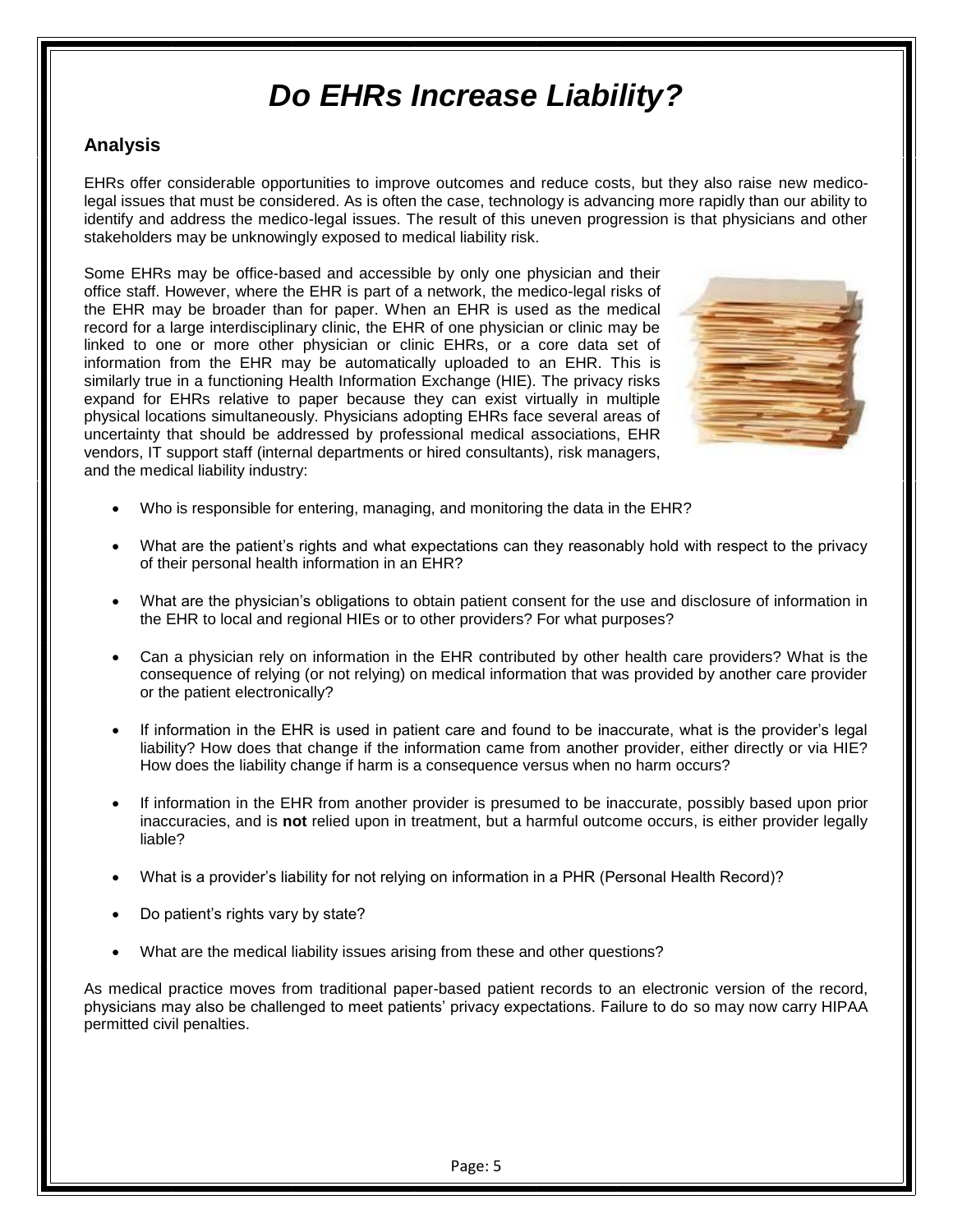

Note: The chart above shows what percentage of the evaluated 42 EHRs had the ability to provide needed alerts.

There are more than 675 vendors selling an EHR product in the US Marketplace. As of 1 October 2011, there are 499 ONC 2011 certified complete EHR products<sup>3</sup>. This certification does not mean that each vendor's product is the same. In reality, the 2011 ONC certification includes only basic functionality, far more limited than the functionality required by the 2011 CCHIT full certification. As stated in the AC Group's 2011 "Digital Medical Office of the Future" book,<sup>4 "</sup>the ONC 2011 certification is like getting your kindergarten certificate, while the CCHIT 2011 certification was like getting your college degree". Though most EHR vendors can pass the minimal ONC 2011 certification, only an estimated 10% of the EHR vendors would pass the 2011 CCHIT certification. It is worth remembering that the ONC 2011 certification does not look at usability, company viability, or strength of implementation and training. No certification entity is looking at the numerous medical liability issues that have been identified, even though a direct study of 50 EHR products suggests that these issues would be found in approximately 80% of the EHR products on the market.<sup>5</sup>

 $\overline{\phantom{a}}$ 

<sup>3</sup> <http://onc-chpl.force.com/ehrcert/EHRProductSearch>

<sup>&</sup>lt;sup>4</sup> <http://www.acgroup.org/2011pmsehrreports.html>

<sup>&</sup>lt;sup>5</sup> Source: AC Group 2011 EHR product functionality survey.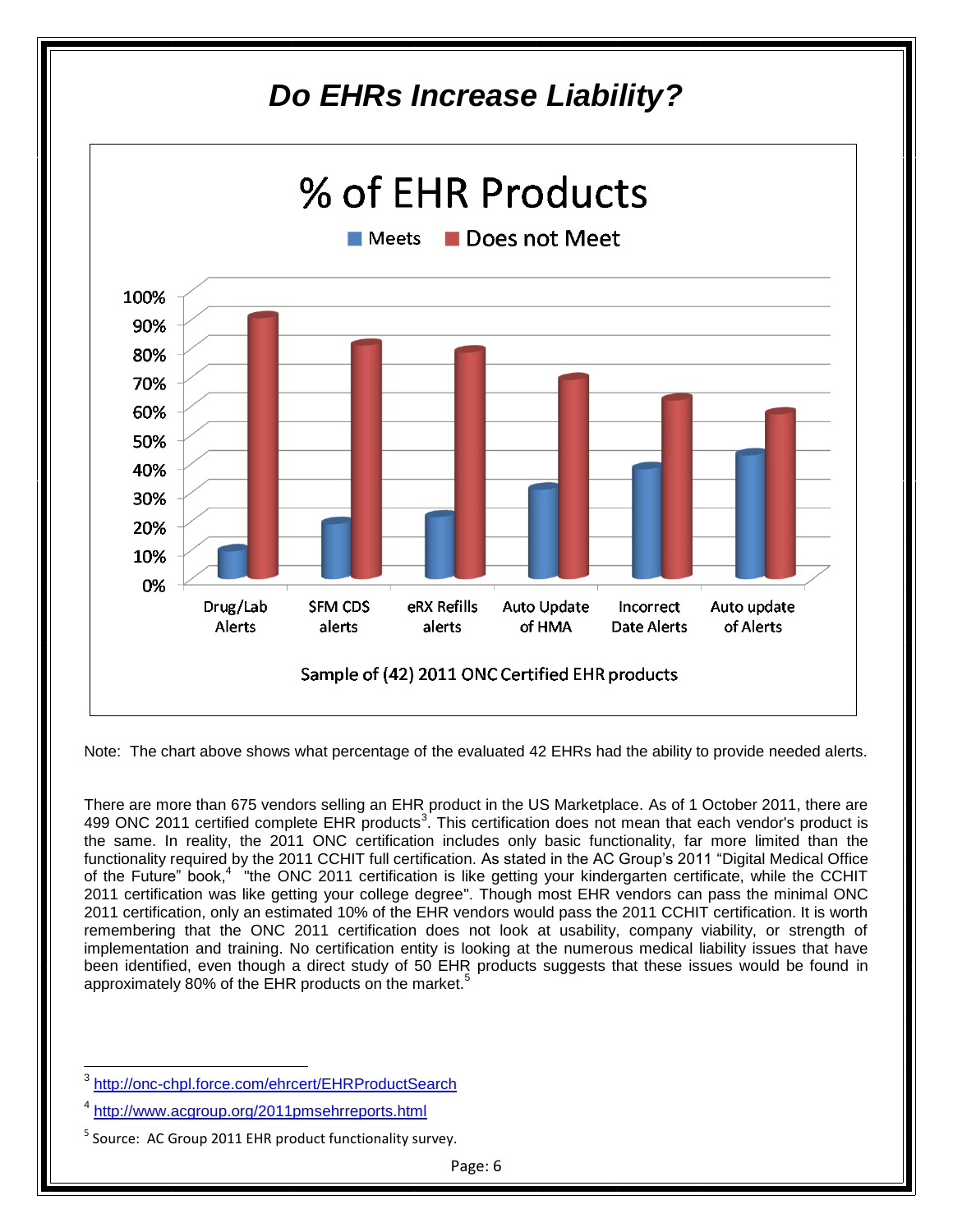#### **There are many liability risks in existing EHR products. For example, when:**

- clinical notes do not highlight the most important patient issues too many "normal" indicators
- it is so easy to identify a medical condition as normal, the default setting, that some areas not evaluated and actually abnormal are incorrectly documented. Clinical notes have expanded from an average of one page to eight pages, making it harder to find relevant data, not easier – there is more data, but usable information is harder to find
- EHRs do not include an area for documenting the provider's actual thoughts, the actual "medical assessment", only an area for documenting the final diagnostic charge code(s)
- cutting and pasting clinical findings from one section of the EHR to another, or from one patient to another, results in the entry of incorrect information into the patient's record
- failing to adjust from paper-based documentation practices; physicians might document events before they actually occur
- a dictated progress note is entered for the wrong patient in an emergency this error may not be corrected if the system does not require anyone to subsequently identify the patient once there is time to confirm their identity
- during the discovery process of a malpractice claim, the printed record shows the current information, but **not** the information that was available to the provider at the time the care was rendered
- an emergency room physician documents patient care four hours after actual treatment, but the system records the entry as occurring at the time of treatment
- time synchronization between different electronic charting systems is lacking – for example, one time sequence might indicate that a child was born before the C-section was performed



- audit trails suggest that providers are not reviewing all of the data because they accept options every 1-2 seconds – this reflects the down side risk of the vendors' claim that "it's easy"; a plaintiff's attorney can ask, "How much time did you spend looking at the results?"
- relying on the failed electronic capture of physiological data, an anesthesia care team fails to document 90 minutes worth of vital signs
- actual documented patient clinical data doesn't flow from one section to the next (e.g. to Medical History, ROS, HPI, PE, or Assessment). For example, if 2 years ago the patient had their foot amputated, but the ROS and the PE indicate that the extremities are normal, something is amiss
- data in the HPI and ROS conflict with social, family, and medical histories without generating an alert
- medical guidelines and best practices are not updated automatically, e.g. as evidence changes
- the EHR fails to alert providers to medication issues based on specific lab results, for example, failing to show a recent serum creatinine when ordering gentamicin.
- prescriptions are refilled without checking for important changes in chronic conditions, labs or other medications since the initial prescription
- social, family, and medical histories don't support alerts or Clinical Decision Support (CDS)
- providers turn off alerts because there are so many of them, causing alert fatigue / overload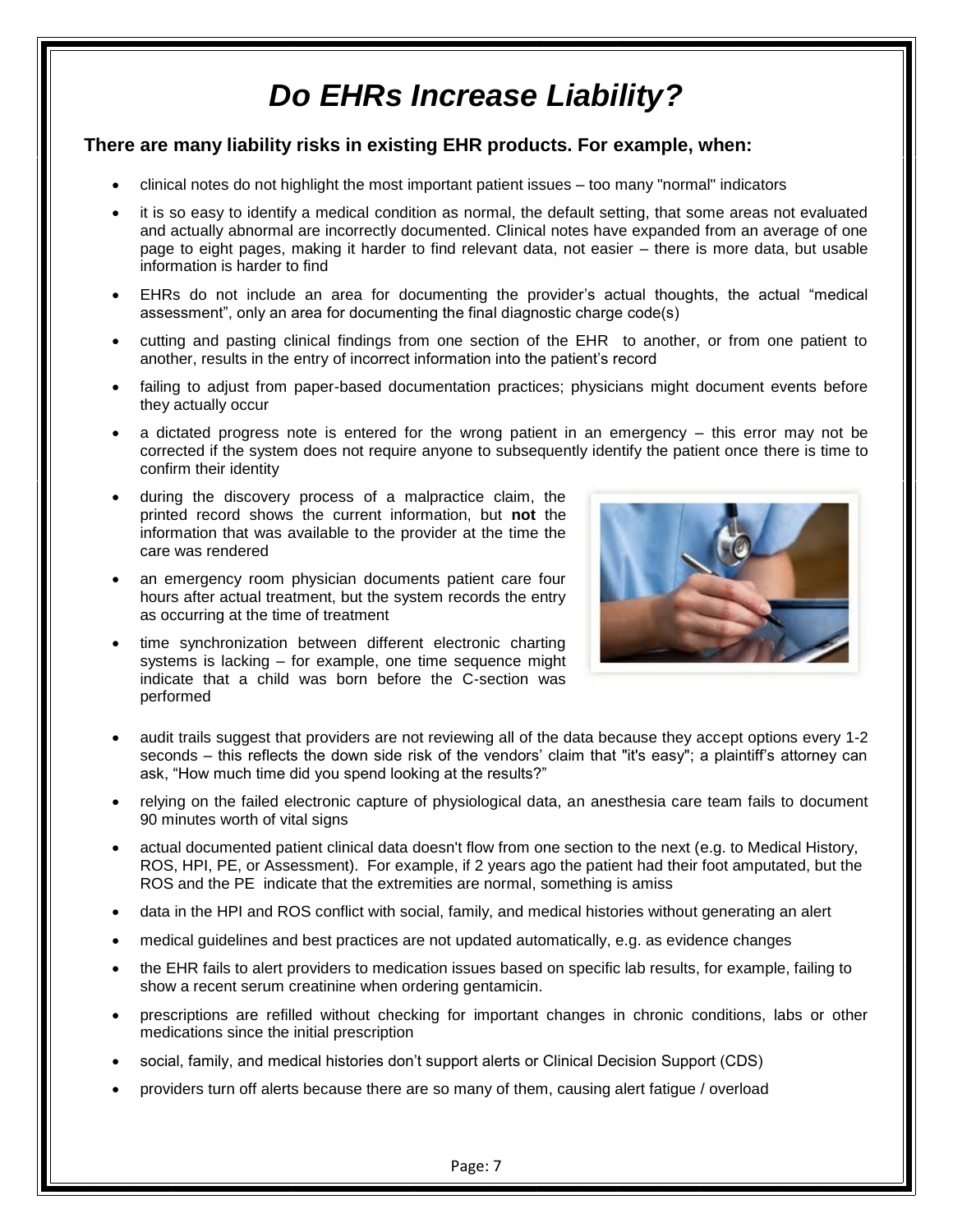It is no secret that there is a tendency for the average United States citizen to see only a negative outcome, without regard to how they might have contributed to that outcome. Similarly, it is no secret that there are litigators champing at the bit for their big payoff. The malpractice business is a huge one with the cost of medical malpractice litigation increasing at nearly 12% per annum since 1975 (2010 national medical malpractice report). While medical costs have increased by 113 percent since 1987, the amount spent on medical malpractice insurance has increased by just 52 percent over that time.<sup>6</sup> Without national tort reform, there is every reason to believe that these costs will continue to increase at a similar rate for years into the future. In fact, in order to differentiate themselves from other litigators, some consumer attorneys may seek out new niches, like EHR liability, in which to become experts.

As EHRs become the norm, EHR metadata could present a new legal risk. Unlike a paper based medical record, an EHR leaves an electronic audit trail showing who entered the data and the time when a document was opened and modified, who deleted or edited any of the information. More importantly, the authors have found multiple reporting errors in EHR products in the final patient clinical note. For example, some audit trails only show the time stamp for the most recent change. If this information is used in a medical malpractice case, the data could force physicians to defend not just their final product, but the entire medical evaluation process.

The authors have documented multiple process and software issues:

- incorrect automated clinical order systems
- inaccurate clinical decision support (CDS)
- multiple mismatches between workflow and clinical information systems
- juxtaposition errors (e.g. mistakenly selecting an adjacent patient name or medication from a list)
- mismatched data (e.g. the ROS and Medical History conflicts with the HPI and the Physical Exam (PE))
- an "illusion of communication" (e.g. when physicians assume that medications that were ordered have been administered or that order entry implies that others will see and fulfill the order)

Ideally, the EHR should reduce risk and should be designed to minimize physician liability through proactive case intervention. However, it appears that in their current form, **most EHR systems newly expose and document existing limitations in healthcare environments, and add new ones of their own,** while most stakeholders remain unaware of the new liability risks that result.



The authors believe that there still is time to address these EHR issues, as studies continue to confirm low rates of adoption of EHR systems. According to a 2010 report<sup>7</sup>, 11% of physicians use a fully functional system, while 13% have implemented a basic system. Rates are significantly higher in some categories: larger practices and primary care practices are more likely than average to have EHR applications.

Given the low but growing rates of adoption, it is time for EHR developers to seek greater input from medical liability experts, clinicians, health information managers, and risk managers when designing medical software. Until they do, all other stakeholders should acquire a better understanding of how the legal system regards electronic data in order to reduce their liability exposure. The authors are prepared to help EHR vendors and other stakeholders understand the numerous medico-legal issues impacting software design, selection and implementation today in order to improve processes and systems that would mitigate those risks.

 $\overline{\phantom{a}}$ 

<sup>6</sup> http://www.medicalmalpractice.com/National-Medical-Malpractice-Facts.cfm

 $^7$  The 2010 CDC/NCHS national Ambulatory Care Survey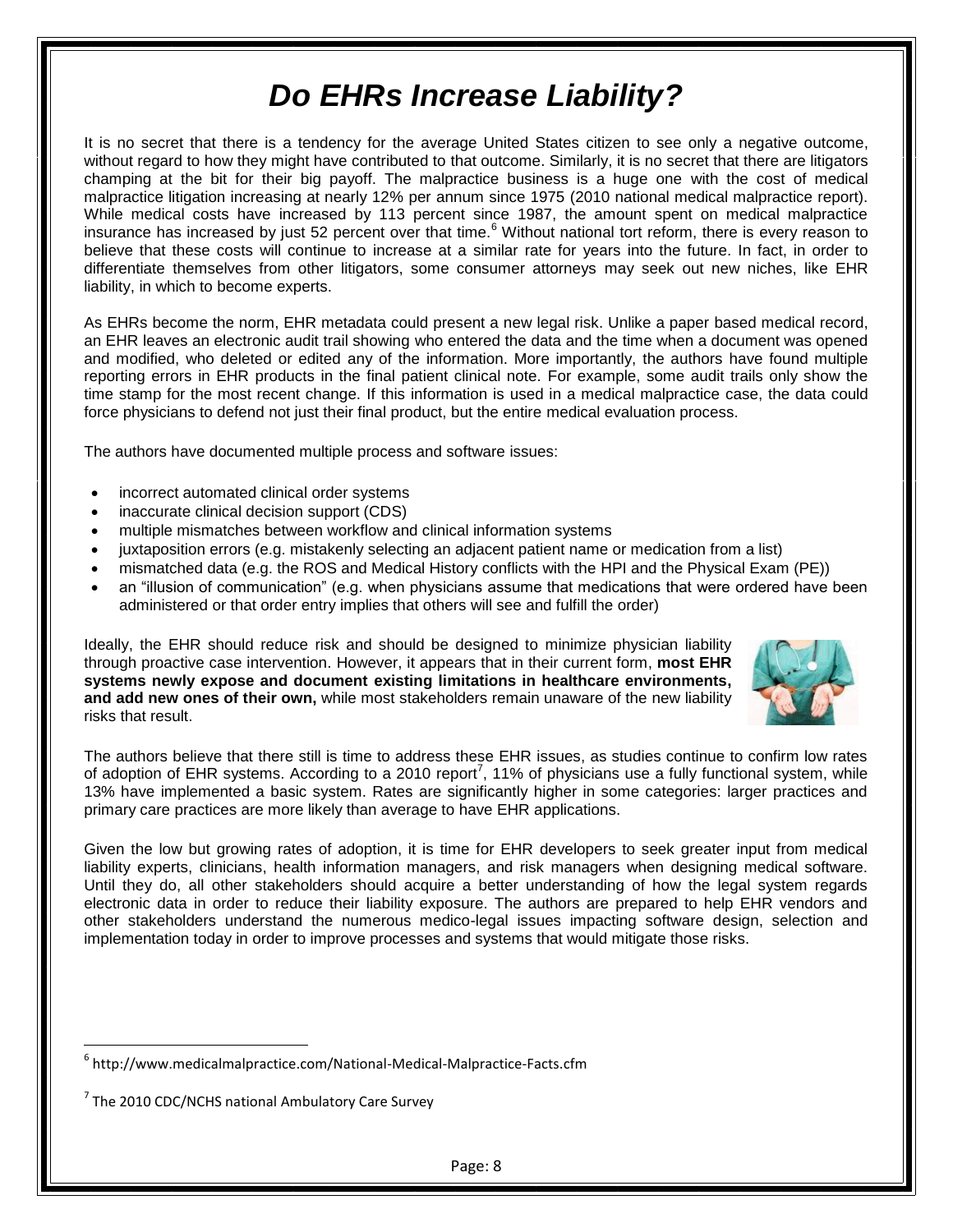### **Reports and Expert Commentary**

#### **According to a recent NEJM article:<sup>8</sup>**

The implementation of EHRs could open users up to malpractice liability. The implementation phase of these complex systems may result in multiple errors. This is especially true in the physician practice setting. With untrained and inexperienced end users, critical information may not be communicated properly, resulting in medication errors, labs and x-rays not being completed properly, etc. There is a legal precedent requiring that procedures be in place to anticipate and mitigate these challenges.

There is a potential danger that access to more data may have on evaluating patients. The ready availability of previous work-ups provides a temptation to *"cut and paste"* items from a Patient Medical History (PMH) or perhaps an inaccurate medication list. The theory is that if the records contain an inaccuracy, with this technology, the potential for that information to "go viral" is increased.

Finally, the integration of clinical guidelines into the EHR may represent a double-edged sword. On the one hand, adhering to the guidelines may reduce the voracity with which an expert might question clinical decision making. On the other hand, the presence of sound reasons for overriding the guidelinerecommended action may still raise the burden of proof for the clinician to convince judges and juries that those reasons represented appropriate clinical behavior.

In the brave new world of EHRs and HIE, there are sure to be new medical and legal standards that evolve with the new technology. It is likely that many physicians will be subject to adverse decisions in the legal arena as case law is developed.

#### **According to Sharona Hoffman<sup>9</sup> , professor of law and bioethics and co-director of Case Western Reserve's Law-Medicine**:

―Electronic health record systems could give rise to increased liability for healthcare providers. Medical mistakes that are associated with EHR system use can lead to litigation and liability. Risks to patient safety can arise from software bugs, computer shutdowns and user errors," says Hoffman, who along with her husband, Andy Podgurski, professor of computer science at the university's School of Engineering, wrote a comprehensive analysis of the liability risks associated with the use of EHRs. They recently published in the Berkeley Technology Law Journal.



"I don't want to discourage providers from purchasing and using EHR systems," says Hoffman. "Doctors make errors and face liability with paper records. The errors that arise from implementation of electronic records are just different, so providers need to be aware of them."

"Whether or not there is a software bug, in the sense of a clear error that causes a wrong output, the usability of the system may be lacking, and that may lead a user to make mistakes that have safety implications," says Podgurski.

 $\overline{\phantom{a}}$ 8 HYPERLINK "http://www.nejm.org/doi/full/10.1056/NEJMhle1005210

<sup>9</sup> Sharona Hoffman, professor of law and bioethics and co-director of Case Western Reserve's Law-Medicine Center, and her husband, Andy Podgurski, professor of computer science at the university's School of Engineering, have written *"E-Health Hazards: Provider Liability and Electronic Health Record Systems,"* which offers a comprehensive analysis of the liability risks associated with use of this complex and important technology.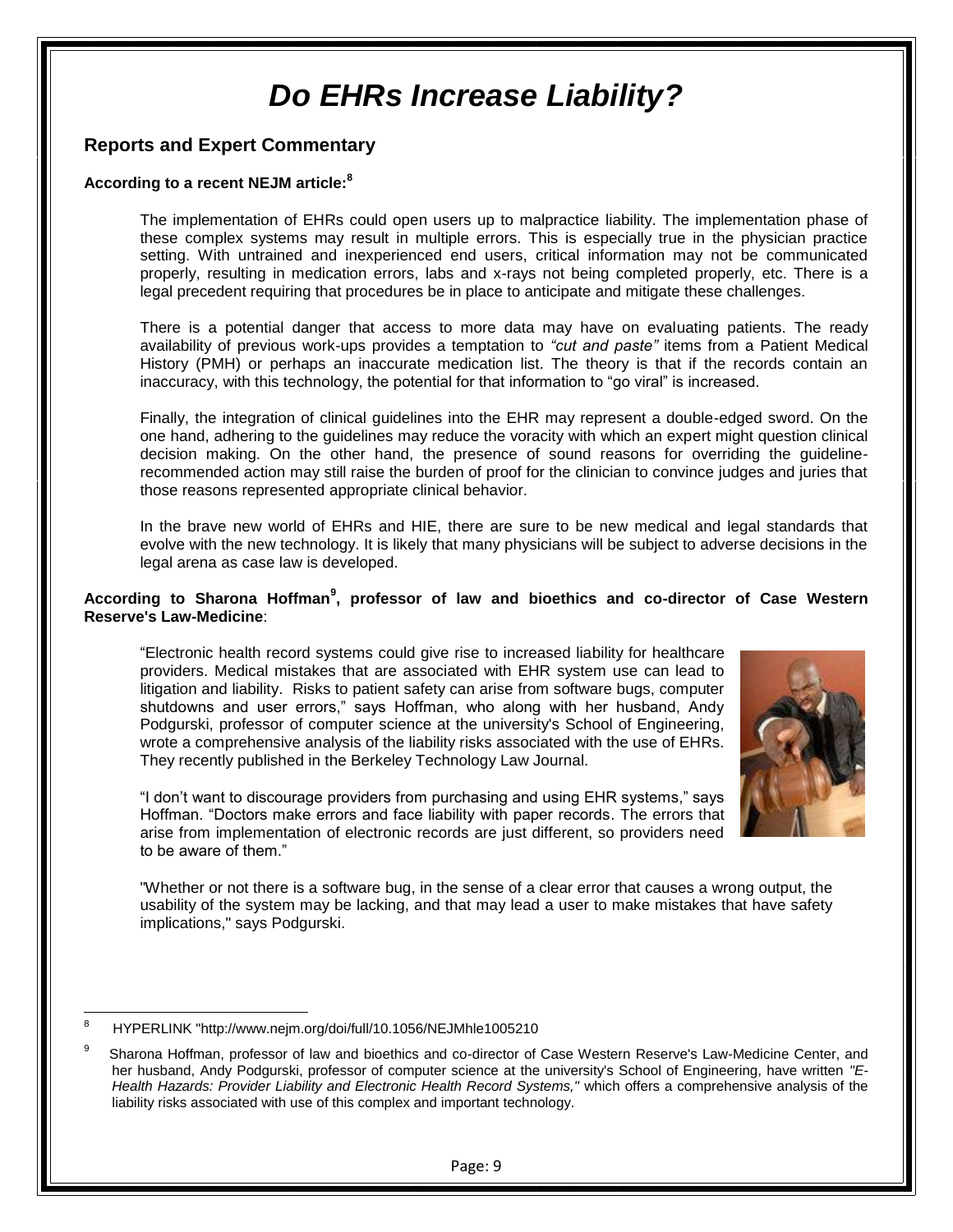Hoffman and Podgurski's article also draws attention to the issue that vendors are not required to disclose product flaws, with some contracts even prohibiting it. At a minimum, federal regulations should require adverse event reporting when products have defects, Hoffman says. This has only recently begun, so the information is currently limited.

―I would also hope that the government would have the power to require specific fixes if there is a serious problem and to impose fines or take other actions against vendors who engage in significant misconduct," says Hoffman

#### **According to Scot Silverstein, MD, a senior Medical Informatics specialist at Drexel University**

"The unregulated free-for-all that has been the health IT marketplace, with dangerous and even outrageous practices I noted starting a decade ago, must come to an end as the market matures and as diffusion of this technology massively increases per the government mandates now in effect."

#### **According to Edward F. Shay, partner at Post and Schell:**

There is a mixed environment, at best, on the legal advice in how courts look at these cases, says Shay, partner at Post and Schell, a health law and health information technology practice, in Philadelphia. ―Current case law tends to illustrate that in many instances, the standard of care does not require a physician to obtain or consult a patient's prior medical records, whether in paper format or electronic," Shay wrote in a 2005 paper on EHRs and liability. The extent that EHRs will come up in malpractice litigation is going to be secondary, says Shay.

#### **According to Deborah Maliver, MD, JD, a physician who practices law in Pittsburgh, Pennsylvania, with Biancheria & Maliver PC:**

Maliver states "audit trails can be used to determine whether records and test results have been viewed in [a] timely manner or at all, and whether records have been altered in any way."

Seeking access to that information, according to Maliver, is "what I do in every case now, where they have EHR records. [Physicians] swear up and down, they never looked at the chart. I can see they looked at it five times. They swear they looked at an x-ray. I can see that they never logged in and never looked at it."

#### **According to a study available on the Federal Trade Commission's Web site:**

―EHRs increase access to information for medical professionals and the chance that malpractice lawyers will find some evidence of wrongdoing." That study also discussed the risks involved in data loss or destruction, inappropriate corrections to the medical record that would be revealed by electronic time stamps, inaccurate data entry, and unauthorized access.

#### **According to another article in the New England Journal of Medicine:**

New information systems tend to initially increase, rather than decrease, malpractice risks for physician practices, largely because of unfamiliarity with the system and computer-related errors. The existence of metadata, such as the audit trail or email tracking systems, can provide more documentation in malpractice cases, which can be good or bad for the defense. Metadata are discoverable in civil trials, under federal law, and must be made available to plaintiff's lawyers. State laws vary on whether metadata is discoverable or usable in trials, but the trend is to move most state laws closer to the federal standards.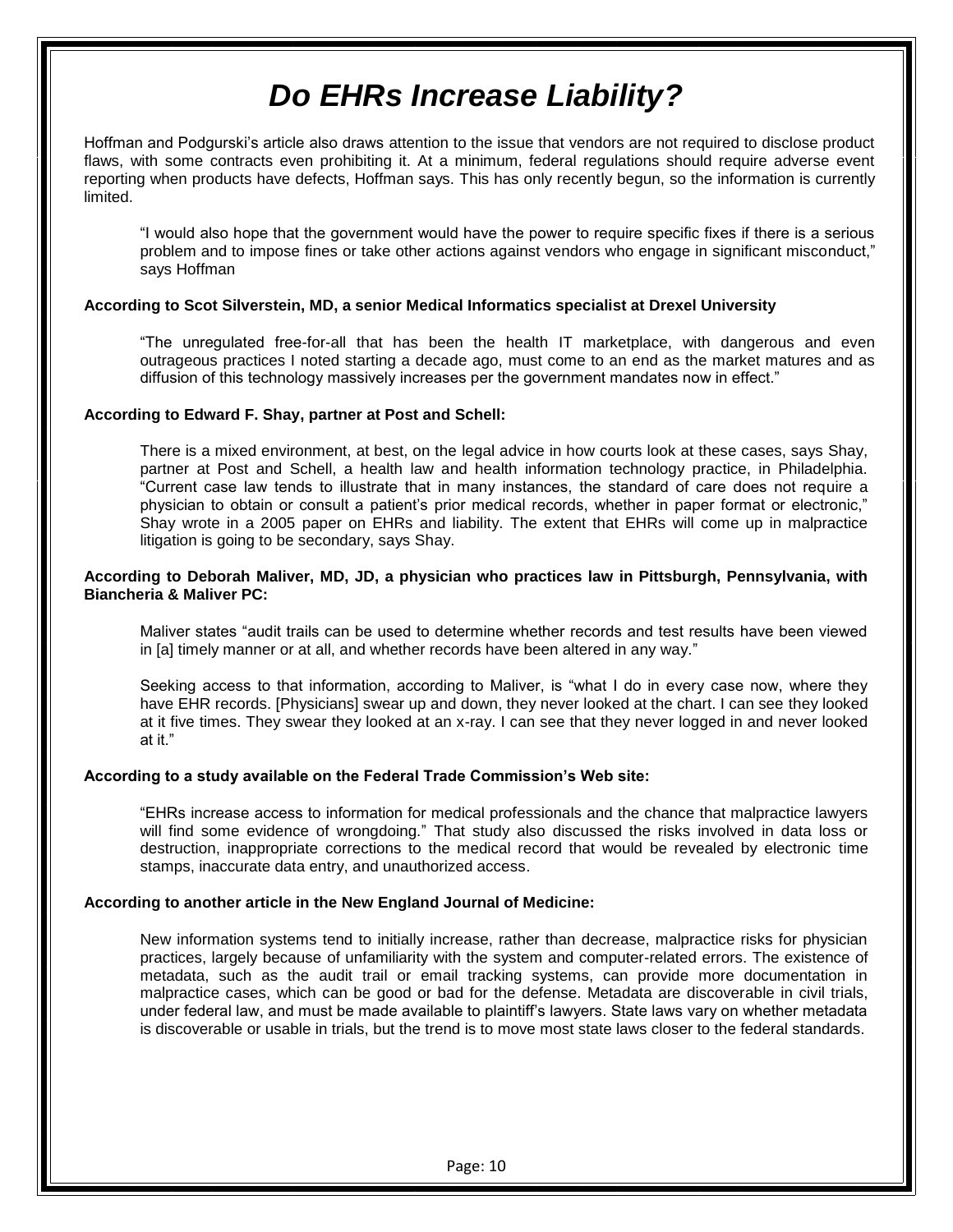### **Stakeholder Solutions**

The optimal solution to the serious challenges identified in this white paper would proactively avoid the errors in the first place. This might require slowing down the pace of change to a manageable rate, which would permit appropriate due diligence and safe implementation. ONC has indicated (but not yet committed) that it may extend the timeline for meeting Stage 1 of meaningful use to 2014, from the current 2013 deadline, but current ONC director Dr. Mostashari has indicated no interest in other extensions.<sup>10</sup> Beyond the shortened timelines, below we discuss how different participants in this environment may best prepare for what is likely to be coming and move forward effectively.

Some medical malpractice claims are being re-filed after the original claims were closed without showing provider fault. These cases are being reopened to look for missing data elements in electronic records as evidence of malpractice unrelated to adverse health events. (*Vigoda and Lubarsky 2006*)



One way Congress can encourage the adoption and use of HIT is through the development of legal safe harbors that allow for the continual improvement of provider practices without limiting patients' rights to legal recourse when they are harmed by medical malpractice. This will reduce the doubt among some providers that liability risks outweigh the benefits of EHR adoption and HIE utilization, and promote increased willingness to fully integrate HIT into provider practices.

Armed with an awareness of the changing legal landscape and the areas of potential risk, healthcare organizations and individual providers can take important steps to limit their liability exposure. They can:

- Openly discuss with their medical liability carriers the advantages and risks of using an EHR
- Reach out to HIM and IT professionals within their organizations, networks, or communities for support to ensure that their EHRs meet their clinical, legal, business, and record management needs
- Ask in-depth questions of potential vendors to ensure that their vendors' products and processes address medico-legal issues

Physicians, as key users, must demand the functionality that supports both their clinical and business needs. Physicians must take an active role in raising and addressing medical liability issues if they want to achieve the benefits and minimize the risks associated with EHR implementations. These concerns are critical at several stages: system evaluation, testing, and selection; system training and implementation; and post-implementation modifications or upgrades.

### **HIT Vendors**

 $\overline{a}$ 

Hundreds of HIT vendors have protected themselves from liability through two contractual clauses that may not survive the next few years of regulatory change. Gag clauses, which prohibit each vendor's clients from publicizing information about software errors, are already seen as antithetical to improving the care intended as part of the original ARRA stimulus legislation. Efforts by AMIA and ONC to markedly limit these clauses are already underway, so it is likely that in the next few years these clauses will not provide significant protection if a serious software flaw exists. Recent FDA rules promoting disclosure of software failures may completely invalidate these clauses. The public may report such failures at: EHRevent.org

<sup>&</sup>lt;sup>10</sup> healthit.hhs.gov/.../2011-04-21\_policy\_ca\_transcript\_draft.pdf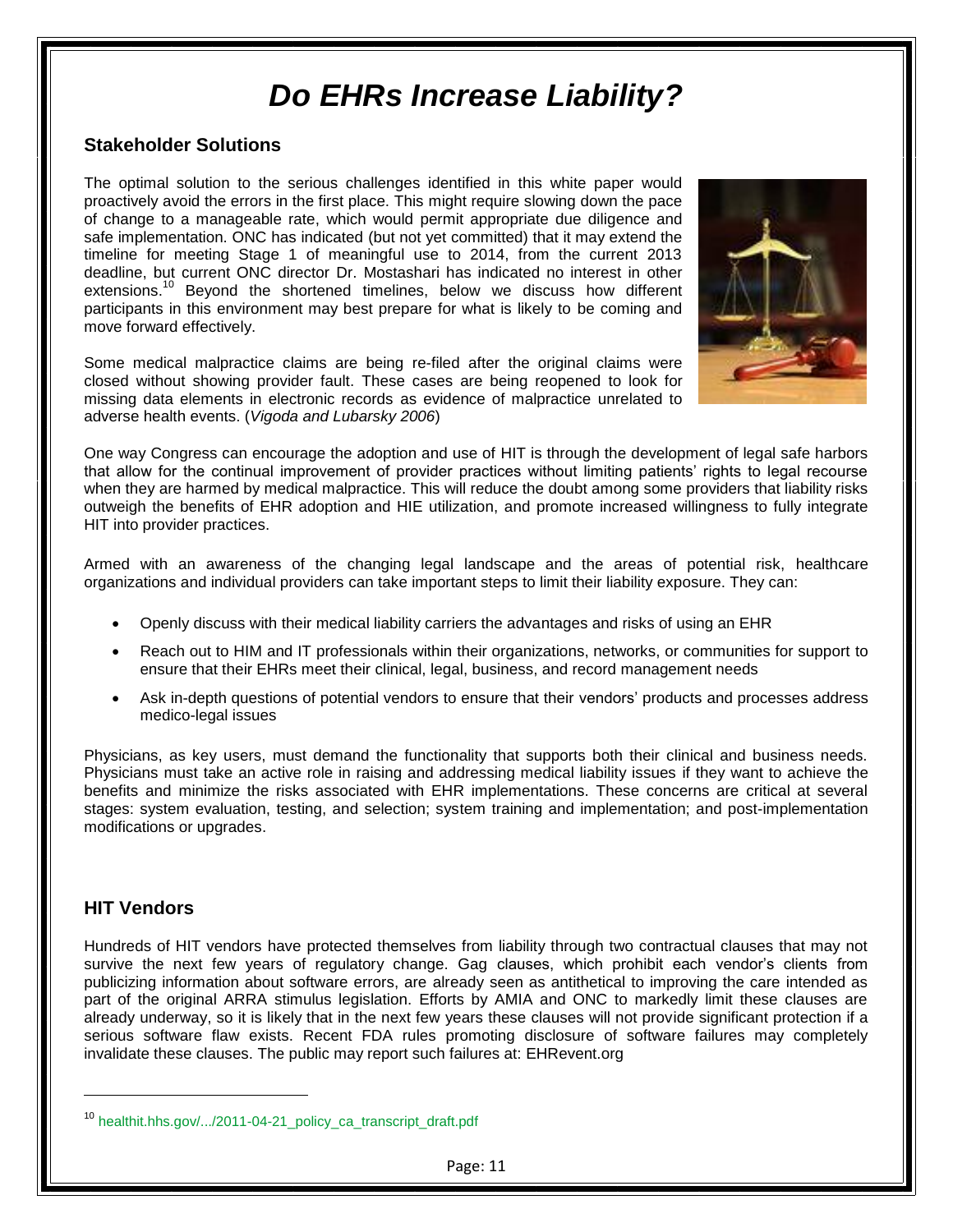Indemnification clauses that require the client to indemnify the HIT vendor against any legal action brought due to patient harm are also under attack. It is likely that some form of indemnification will remain for harm due to implementation or modification errors by the client, but it is equally likely that software vendors will become responsible for errors due to the software itself. An additional indemnification clause to protect the vendor if it breaches its Business Associate Agreement (BAA) is also unlikely to stand over time.

In this changing environment, software vendors should address key aspects of this issue: improve software quality and utilize experts to assist in a third party software review as well as to prepare for potential future defense. Rigorously adopting the recommendations of the NIST usability guide is likely to reduce liability with the defense that best practices are in place and nothing can be made error free. Ignoring the NIST usability guide and not meeting best practices in development is likely to create a hole in a vendor's defense.

#### **Liability Carriers**

Insurers of medical organizations may be asked to shoulder the payments associated with patient harm due to HIT. Carriers may want to clarify their coverage with their clients, both the circumstances and the limits of liability protection, if different from their standard liability policy. To the extent that liability carriers cover the costs of defense and payment for claims made due to HIT misadventures, there would be value in preventive measures through education and training of internal staff as well as covered clients.

#### **Attorneys, Firms, and Legal teams**

Legal teams will need a stable of HIT experts who can be reliably called upon to determine the extent to which entities (patients, vendors, healthcare organizations, and individual providers) may be liable for misadventures. These experts will need to be able to determine whether the process used to obtain the software, including its implementation, was a proximate cause of the negative outcome and to what extent. These experts will need to be able to review software logs and follow the trail of events that led to the result. Some of these experts will need to excel at forensic assessment, while others may need to have explanatory or presentation skills, and still others may need to be effective while under cross examination.



#### **Clinical Risk Managers**

Most large healthcare organizations have individuals tasked with reducing the chance that a risky event will lead to a costly expense for the organization. In this environment, risk managers may seek the advice of HIT medicolegal experts to provide strategic and educational assistance to their organizations. Strategic advice can be incorporated into the organization's strategic plan and existing policies to limit the risks associated with the adoption of HIT. Clinician training and education can improve the likelihood that clinicians will diligently watch for problems and rapidly report them for resolution. IT staff training may help to prioritize which problems must be addressed immediately and which may remain lower on their to-do list.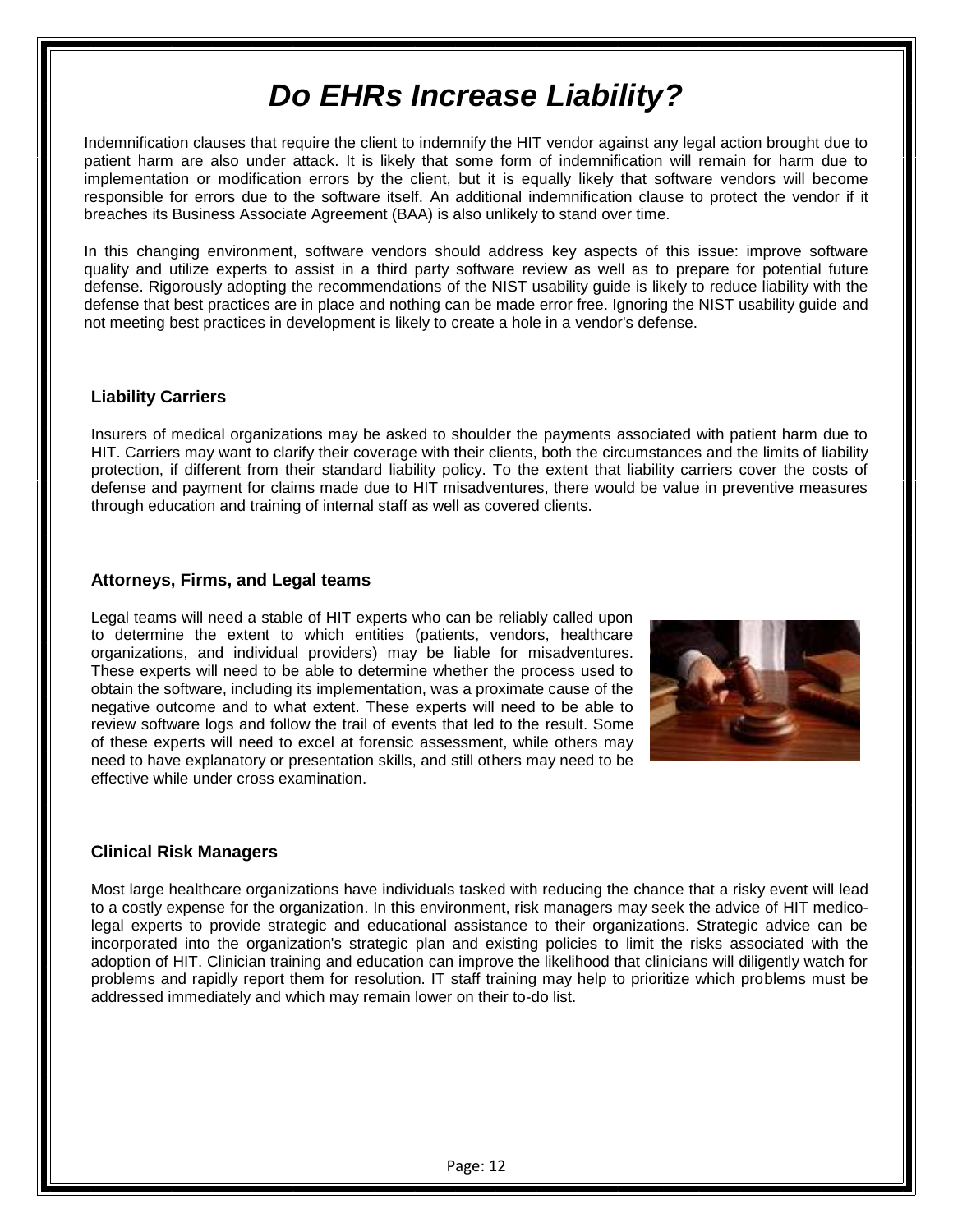### **Conclusion**

Whether EHRs increase overall medical liability relative to their paper-based peers is not yet known. While EHRs may reduce the medical liability for certain errors, it appears that EHRs both create new forms of medical liability and expose existing liability issues in the healthcare environment that might otherwise remain unknown.

While this white paper is not intended to describe every known liability risk, it is intended to act as a guide and a prod to encourage healthcare organizations to consider liability risks as part of their selection, implementation, and update processes. The authors also hope to impact reconsideration of the extremely tight upgrade timelines for meaningful use which are likely to make the liability risks higher than they might otherwise be. EHR selection, implementation, and upgrades are challenging enough without the added challenge of artificially short deadlines.



It is critical that medico-legal issues and risks be identified and discussed openly as healthcare organizations and individual physician practices invest in and adopt EHRs. The legal landscape related to EHRs is still fluid and evolving, but important progress is being made – research is being conducted, case law is emerging, and standards are being established. The full value of EHR systems will be realized when design and implementation support stakeholder workflow and clinical needs as well as each entity's medico-legal needs.

A review of 65 EHRs showed that more than 90% of them did not provide adequate medico-legal training and 95% of them had specific medico-legal issues. Either could increase the potential risk of a liability claim and would hamper its defense. The EHR vendor community should strongly consider external reviews of their software for potential medico-legal issues that may have been missed by internal reviews due to employee familiarity with the process and the product.

### **References**

- Jonathan Leviss, Brian Gugerty, Bonnie Kaplan, Gail Keenan, Larry Ozeran, Eric Rose, and Scot Silverstein "H.I.T. or Miss: Lessons Learned from Health Information Technology Implementations", published by AHIMA and AMIA, 2010
- Sharona Hoffman, professor of law and bioethics and co-director of Case Western Reserve's Law-Medicine Center, and her husband, Andy Podgurski, professor of computer science at the university's School of Engineering, have written *"E-Health Hazards: Provider Liability and Electronic Health Record Systems,"* which offers a comprehensive analysis of the liability risks associated with use of this complex and important technology.
- Hoffman and Podgurski are well known for their research and findings documenting a national need for effective EHR regulation. They analyzed the need for federal regulation of electronic health record systems in the scholarly article *"Finding a Cure: The Case for Regulation and Oversight of Electronic Health Record Systems"* (Harvard Journal of Law and Technology, 2009). That paper came after two previous publications by the two on security and privacy issues of electronic health records.
- For more on the increased costs of medical liability insurance to be potentially caused by EHRs, check out "2010: Medical Professional Liability in a Changing Health Care Environment - The New Story [Unfolds,](http://www.conning.com/viewpublications-article.aspx?id=5187)" a new report from [Conning,](http://www.conning.com/) and "e-Records Make Insurers Jittery," a recent article on the report from [Nextgov.](http://www.nextgov.com/)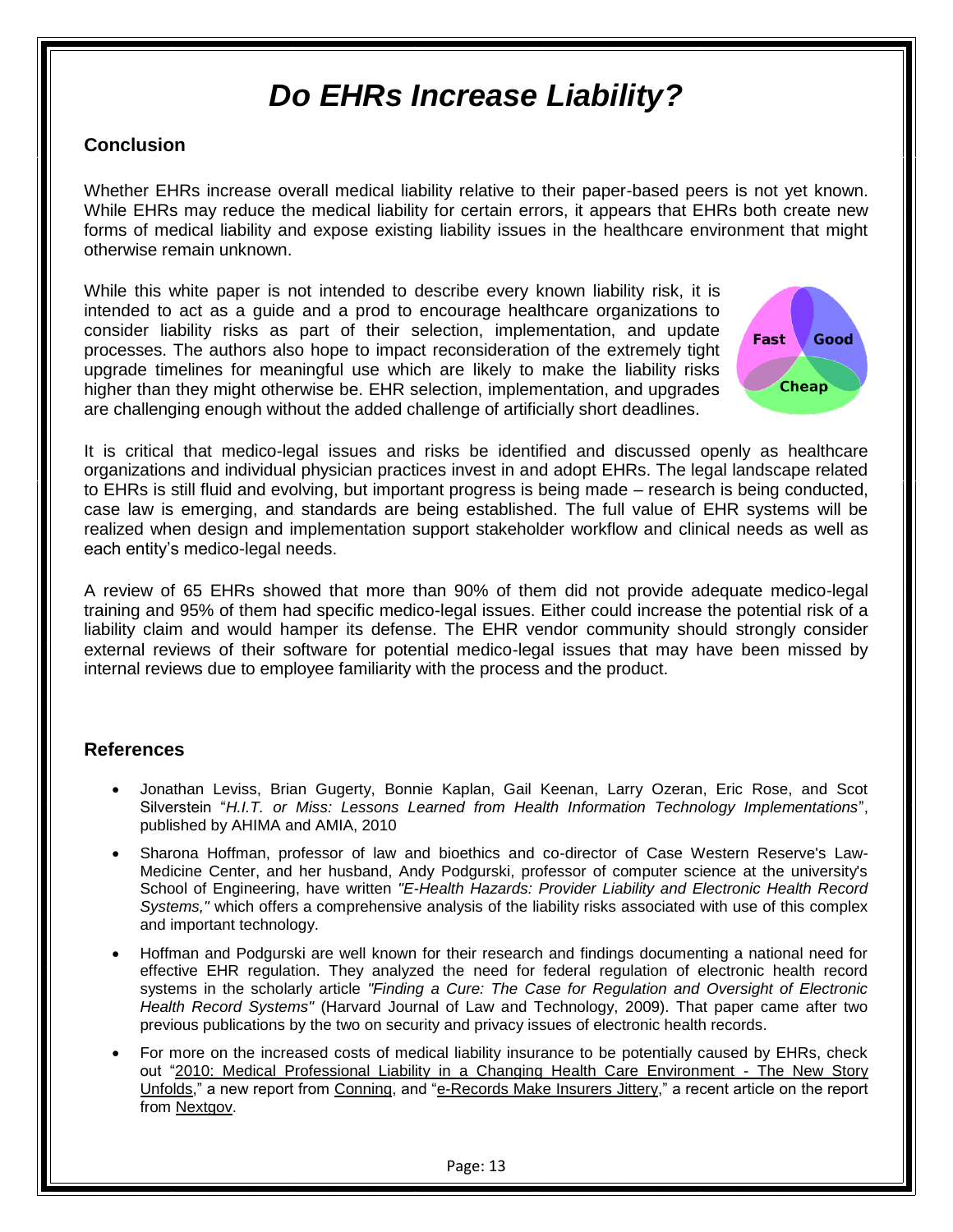- An article in the November 18, 2010 issue of the *New England Journal of Medicine* (NEJM) explores "Medical Malpractice Liability in the Age of Electronic Health Records."
- December 01, 2010, Adoption of EHRs Could Boost Costs for Medical Liability Insurance: [http://www.ihealthbeat.org/articles/2010/12/1/adoption-of-ehrs-could-boost-costs-for-medical-liability](http://www.ihealthbeat.org/articles/2010/12/1/adoption-of-ehrs-could-boost-costs-for-medical-liability-insurance.aspx?topic=physician%20practices)[insurance.aspx?topic=physician%20practices](http://www.ihealthbeat.org/articles/2010/12/1/adoption-of-ehrs-could-boost-costs-for-medical-liability-insurance.aspx?topic=physician%20practices)
- [EHRs show promise in easing malpractice cost](http://www.fiercehealthcare.com/story/emrs-show-promise-easing-malpractice-cost/2007-08-09) [Study: EHRs can cut paid malpractice settlements](http://www.fiercehealthit.com/story/study-emrs-can-cut-paid-malpractice-settlements/2008-11-30)
- [EHR glitches could increase providers' liability risk -](http://www.fiercepracticemanagement.com/story/emr-glitches-could-increase-providers-liability-risk/2010-06-22#ixzz1VLbZThUz) FiercePracticeManagement [http://www.fiercepracticemanagement.com/story/EHR-glitches-could-increase-providers-liability-risk/2010-](http://www.fiercepracticemanagement.com/story/emr-glitches-could-increase-providers-liability-risk/2010-06-22#ixzz1VLbZThUz) [06-22#ixzz1VLbZThUz](http://www.fiercepracticemanagement.com/story/emr-glitches-could-increase-providers-liability-risk/2010-06-22#ixzz1VLbZThUz)
- [http://www.fiercepracticemanagement.com/signup?sourceform=Viral-Tynt-FiercePracticeManagement-](http://www.fiercepracticemanagement.com/signup?sourceform=Viral-Tynt-FiercePracticeManagement-FiercePracticeManagement)[FiercePracticeManagement](http://www.fiercepracticemanagement.com/signup?sourceform=Viral-Tynt-FiercePracticeManagement-FiercePracticeManagement)
- Medical Records Institute. "Ninth Annual Survey of Electronic Medical Records Trends and Usage, 2007." Available online at [www.medrecinst.com/MRI/EHRsurvey.html.](http://www.medrecinst.com/MRI/emrsurvey.html)
- Grams, Ralph R., and Ernest H. Mover. "The Search for the Elusive Electronic Medical Record System— Medical Liability, the Missing Factor.‖ *Journal of Medical Systems* 21, no. 1 (Feb. 1997): 1–10.
- Certification Commission for Healthcare Information Technology. "CCHIT Certified Electronic Health Records Reduce Malpractice Risk." 2007. Available online at [www.cchit.org/files/wpCCHITPhysicianBusinessCaseforCertEHR.pdf.](http://www.cchit.org/files/wpCCHITPhysicianBusinessCaseforCertEHR.pdf)
- Medical Records Institute. "New Survey Addresses Relationship of EHRs to Malpractice Risk." Press release, August 7, 2007. Available online at [www.medrecinst.com/press/pr\\_releases/pr\\_080707.html.](http://www.medrecinst.com/press/pr_releases/pr_080707.html)
- Hodge, James G., Lawrence O. Gostin, and Peter D. Jacobson. "Legal Issues Concerning Electronic Health Information.‖ *Journal of the American Medical Association* 282, no. 15 (Oct. 20, 1999): 1466–71.
- Ash, Joan S., et al. "The Extent and Importance of Unintended Consequences Related to Computerized Provider Order Entry.‖ *Journal of the American Medical Informatics Association* 14, no. 4 (Apr. 2007): 415–23.
- Grams and Moyer. "The Search for the Elusive Electronic Medical Record System."
- Nemeth, Christopher, and Richard Cook. "Hiding in Plain Sight: What Koppel et al. Tell Us about Healthcare IT.‖ *Journal of Biomedical Informatics* 38 (2005): 262–63.
- DesRoches, Catherine M., et al. "Electronic Health Records in Ambulatory Care: A National Survey of Physicians.‖ *New England Journal of Medicine* 359, no. 1 (July 3, 2008): 50–60.
- Carlson, Scott A., and Ronald L. Lipinski. "eDiscovery: A New Approach to Discovery in Federal and State Courts.‖ *Illinois Bar Journal* 95 (Apr. 1, 2007): 184–87.
- Shay, E. "Healthcare's e-Discovery Honeymoon Is Over." E-mail alert, Feb. 25, 2008. American Health Lawyers Association, Health Information and Technology Practice Group.
- New York times "Patient Data Posted Online in Major Breach of Privacy" [http://www.nytimes.com/2011/09/09/us/09breach.html?\\_r=1&ref=us](http://www.nytimes.com/2011/09/09/us/09breach.html?_r=1&ref=us)
- [http://www.healthcare](http://www.healthcare-informatics.com/ME2/dirmod.asp?sid=&nm=&type=Publishing&mod=Publications%3A%3AArticle&mid=8F3A7027421841978F18BE895F87F791&tier=4&id=6E9DCE0AA66443409DF3D03C35EB06D7&WA_MAILINGLEVEL_CODE)[informatics.com/ME2/dirmod.asp?sid=&nm=&type=Publishing&mod=Publications%3A%3AArticle&mid=8](http://www.healthcare-informatics.com/ME2/dirmod.asp?sid=&nm=&type=Publishing&mod=Publications%3A%3AArticle&mid=8F3A7027421841978F18BE895F87F791&tier=4&id=6E9DCE0AA66443409DF3D03C35EB06D7&WA_MAILINGLEVEL_CODE) [F3A7027421841978F18BE895F87F791&tier=4&id=6E9DCE0AA66443409DF3D03C35EB06D7&WA\\_M](http://www.healthcare-informatics.com/ME2/dirmod.asp?sid=&nm=&type=Publishing&mod=Publications%3A%3AArticle&mid=8F3A7027421841978F18BE895F87F791&tier=4&id=6E9DCE0AA66443409DF3D03C35EB06D7&WA_MAILINGLEVEL_CODE) [AILINGLEVEL\\_CODE=](http://www.healthcare-informatics.com/ME2/dirmod.asp?sid=&nm=&type=Publishing&mod=Publications%3A%3AArticle&mid=8F3A7027421841978F18BE895F87F791&tier=4&id=6E9DCE0AA66443409DF3D03C35EB06D7&WA_MAILINGLEVEL_CODE)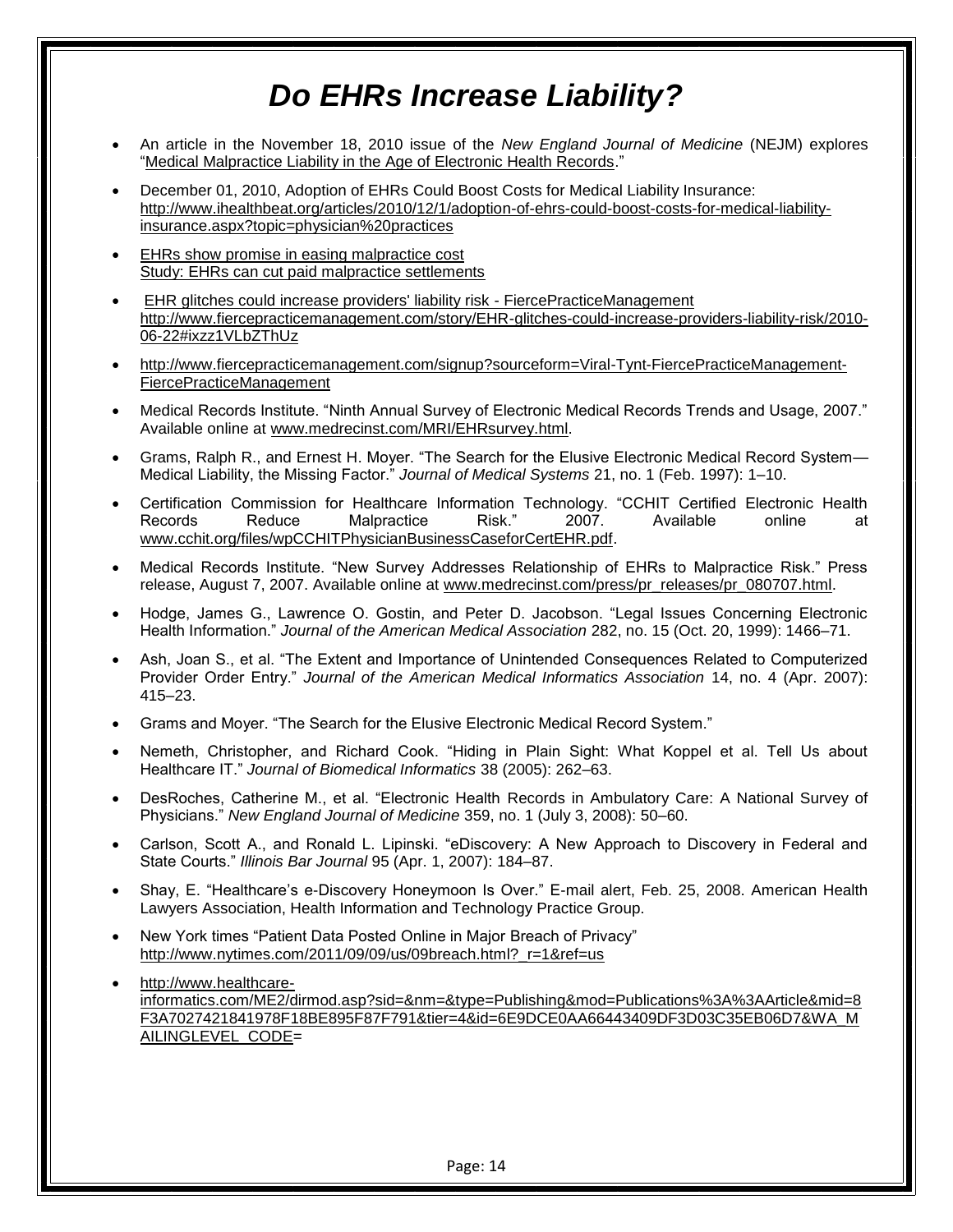#### **Acronyms**

- **AMIA – American Medical Informatics Association**
- **ARRA – American Recovery and Reinvestment Act (of 2009)**
- **CCHIT – Certification Commission for Health Information Technology**
- **CDS – Clinical Decision Support**
- **CIS – Clinical Information System**
- **EHR – Electronic Health Record**
- **EMR – Electronic Medical Record**
- **HIM – Health Information Management**
- **HIMSS – Healthcare Information and Management Systems Society**
- **NIST – National Institute of Standards and Technology**
- **ONC – Office of the National Coordinator**

**ONCHIT – Office of the National Coordinator for Health Information Technology**

**PHR – Personal Health Record**

#### **Glossary**

**Bioinformatics -** The science of collecting and analyzing complex biological data (e.g. genetic sequences)

**Clinical Decision Support –** a software feature that collects patient information and known practice guidelines to present reminders or suggestions at the time that care is provided

**Clinical Informatics -** the study of information systems (computers and software) used in the clinical practice of medicine.

**Clinical Information Systems –** computer systems which support clinical process and care delivery

**End user –** the persons using the software (doctors, nurses, therapists, administrators, etc.)

**Health Informatics -** the study of information systems (computers and software) used in the clinical, administrative, and policy components of managing health, including population health.

**Health Information Management –** the department in a healthcare organization that manages health information, formerly called medical records in most institutions

**Health Information Technology –** hardware, software, networking, processes, policies and procedures which support the collection, manipulation, sharing and display of data supporting the provision of healthcare to patients.

**Metadata –** information that describes data (e.g. a time stamp for when vitals were collected)

**Personal Health Record –** an electronic copy of patient health information that may be collected from the patient's treatment records, insurance company billing records, or entered by the patient directly. There are two primary types of PHRs: tethered (attached to the healthcare organization's EHR) and untethered (which the patient maintains separate from any of the patient's health care provider's EHRs).

**Workflow –** the path that a worker takes in completing the normal tasks of their job, considering physical location, resources utilized, and subtasks performed. There is usually one workflow per job function performed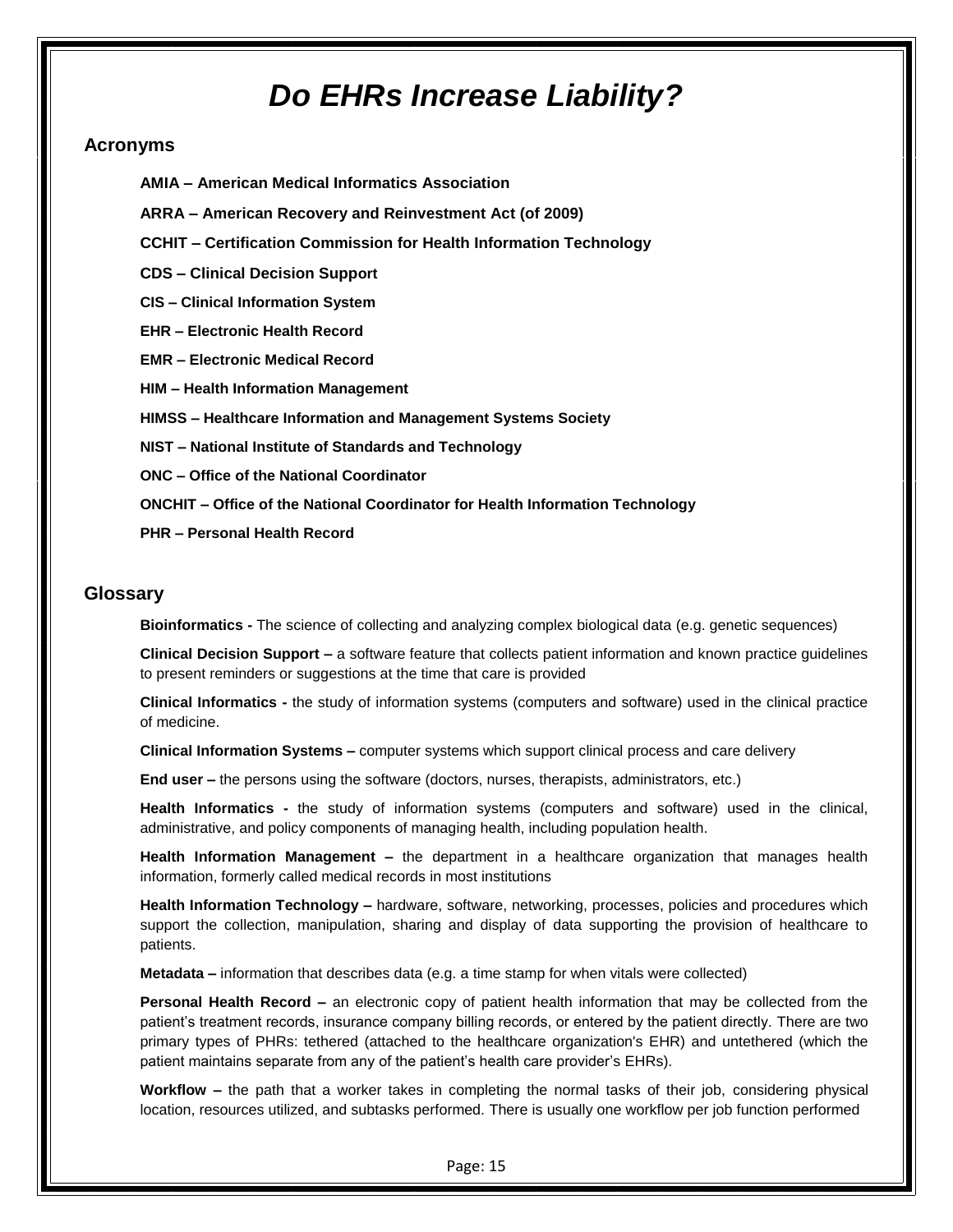## *Authors*

**Mark R. Anderson, CPHIMS, FHIMSS CEO of AC Group, Inc.**



Mr. Anderson is one of the nation's premier healthcare IT futurists and a leading national speaker on healthcare at over 800 meetings since 2000. He has spent almost 40 years focusing on Healthcare issues. He specialize in the evaluation, selection, and ranking of vendors in the HIE and PMS/EHR healthcare marketplace. Twice per year, he publishes a report on vendor PMS/EHR functional, usability, and company viability. This evaluation decision tool has been used by more than 25,000 physicians since 2002. Additionally, Mr. Anderson has conducted more than 400 PMS/EHR searches, selections, and contract negotiations for physicians, IPAs and Hospitals since 2003. Mr. Anderson has advised numerous Medical malpractice companies and has been an expert witness in many cases relating to EHR products.

Prior to joining AC Group, Inc., Mr. Anderson was the worldwide head and VP of healthcare for META Group, Inc., the Chief Information Officer (CIO) with West Tennessee Healthcare, the Corporate CIO for the Sisters of Charity of Nazareth Health System, the Corporate Internal Consultant with the Sisters of Providence (SOP) Hospitals, and the Executive Director for Management Services for Denver Health and Hospitals and Harris County Hospital District. His experience includes 17 years with multi-facility Health Care organizations, 15 years Administrative Executive Team experience, 6 years as a member of the Corporate Executive Team, and 9 years in healthcare turnaround consulting. Mr. Anderson received his BS in Business, is completing his MBA in Health Care Administration, and is a Fellow with HIMSS

#### **Larry Ozeran, MD President, Clinical Informatics**



Dr. Larry Ozeran has 30 years of experience with information technology and software development. He is focused on strategic development of informatics projects, including Electronic Health Records (EHRs) and Health Information Exchanges (HIEs), public policy development and interpretation, outreach and education for physicians and other clinical providers, informatics needs assessment, clinical workflow assessment, and technology evaluation for healthcare organizations.

Dr. Ozeran was employed as a software developer from 1981 to 1984 and developed an EHR in 1989. Since 1999, he has focused on minimizing Health Information Technology (HIT) failures, culminating in the book, ―*H.I.T. or Miss: Lessons Learned from Health Information Technology Implementations*‖, published by AHIMA and AMIA in 2010. A second volume is in development.

Dr. Ozeran spent two years working with the State of California to develop their response to ARRA, for which he received an award from the State. He currently advises the California Office of Health Information Integrity (CalOHII), Cal eConnect (the governance entity for HIE for the State of California), and CalHIPSO (the largest Regional Extension Center in the nation). He is deeply involved in national informatics associations, participating in policy development in both AMIA and HIMSS.

Dr. Ozeran practiced as a general surgeon in both a medium sized multispecialty group for 13 years and a solo practice for 5 years in both urban and rural environments, giving him a broad understanding of clinical practice. He is an Associate Clinical Professor with the Health Informatics Program at UC Davis, emphasizing social and organizational issues in informatics. He received his undergraduate degree in biochemistry at Pomona College, his medical degree at the University of Chicago, and completed his surgical training at Cedars-Sinai Medical Center in Los Angeles.